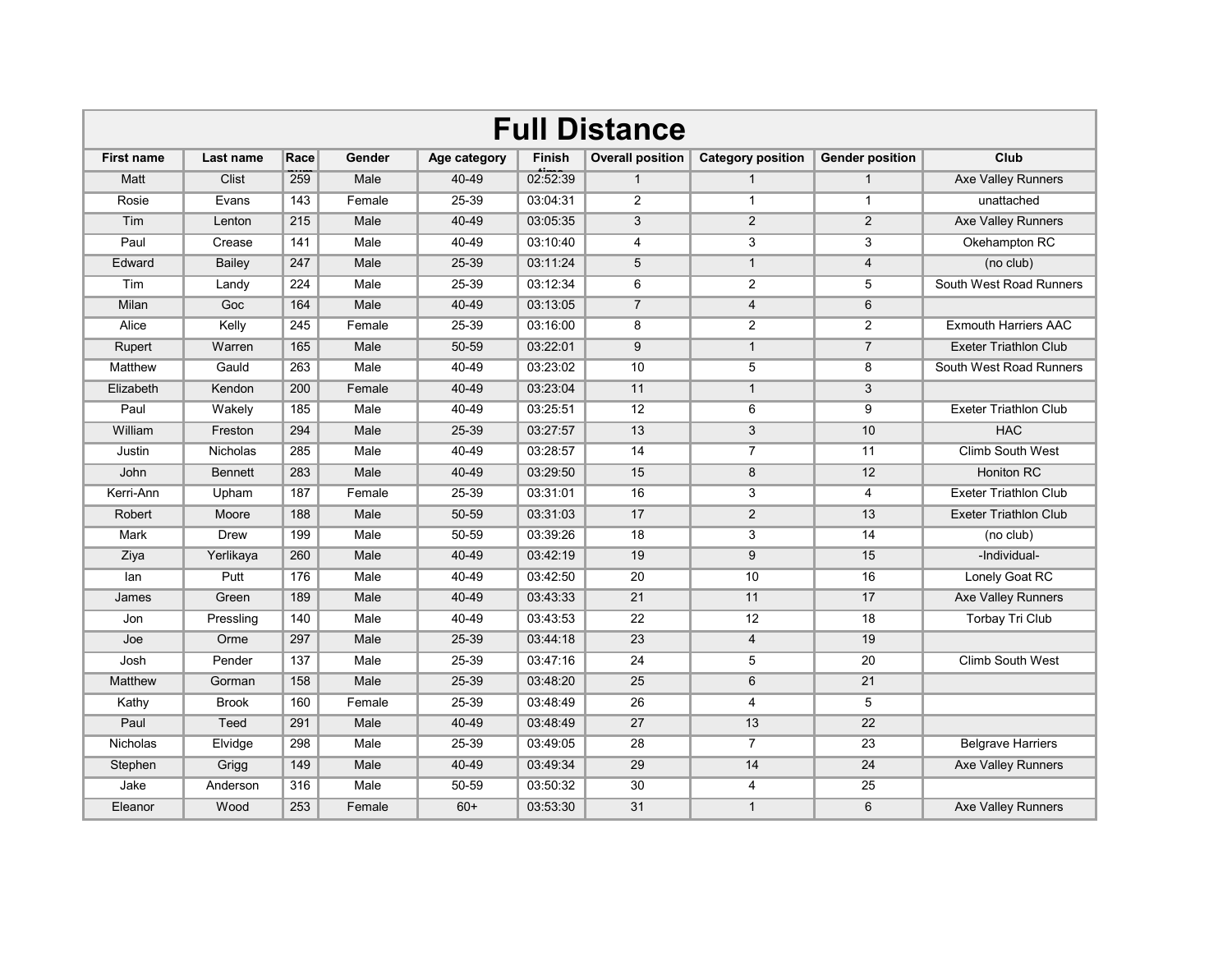| Anthony     | Raine           | 142 | Male   | 50-59 | 03:54:01 | 32 | 5                         | 26             | <b>Torbay AAC</b>           |
|-------------|-----------------|-----|--------|-------|----------|----|---------------------------|----------------|-----------------------------|
| George      | Lennox          | 292 | Male   | 25-39 | 03:55:05 | 33 | 8                         | 27             |                             |
| Oswald      | Knight          | 175 | Male   | 25-39 | 03:55:06 | 34 | 9                         | 28             | -Individual-                |
| Anthea      | Board           | 214 | Female | 50-59 | 03:56:04 | 35 | $\mathbf{1}$              | $\overline{7}$ | <b>Haldon Trail Runners</b> |
| Steve       | Davey           | 230 | Male   | $60+$ | 03:56:26 | 36 | $\mathbf{1}$              | 29             | Honiton RC                  |
| Ed          | Shaw            | 254 | Male   | 40-49 | 03:56:33 | 37 | 15                        | 30             | South West Road Runners     |
| lan         | Kinnersley      | 210 | Male   | $60+$ | 03:57:29 | 38 | $\overline{2}$            | 31             | Axe Valley Runners          |
| Simon       | Glover          | 148 | Male   | 25-39 | 03:57:58 | 39 | 10                        | 32             | <b>Climb South West</b>     |
| John        | Sawyer          | 139 | Male   | 40-49 | 03:59:03 | 40 | 16                        | 33             | Maverick Run Project        |
| Harry       | Owrid           | 330 | Male   | 25-39 | 03:59:13 | 41 | 11                        | 34             | (no club)                   |
| Colin       | <b>Bathe</b>    | 134 | Male   | 50-59 | 04:00:17 | 42 | 6                         | 35             | <b>Truro Running Club</b>   |
| Judy        | Davey           | 229 | Female | 50-59 | 04:00:27 | 43 | $\overline{2}$            | 8              | Honiton RC                  |
| Oliver      | Goodchild-Horne | 150 | Male   | 19-24 | 04:00:45 | 44 | $\mathbf{1}$              | 36             | Sidmouth Running Club       |
| Catherine   | Holloway        | 299 | Female | 50-59 | 04:01:08 | 45 | 3                         | 9              | Chiltern Harriers AC        |
| Michael     | Dunford         | 256 | Male   | 40-49 | 04:02:17 | 46 | 17                        | 37             |                             |
| Christopher | Wadey           | 289 | Male   | 40-49 | 04:03:29 | 47 | 18                        | 38             | <b>MudCrew Running</b>      |
| Guy         | <b>Bradford</b> | 270 | Male   | 50-59 | 04:03:34 | 48 | $\overline{7}$            | 39             | Weston Athletic Club        |
| Colin       | Ryan            | 281 | Male   | $60+$ | 04:04:19 | 49 | $\ensuremath{\mathsf{3}}$ | 40             | Sidmouth Running Club       |
| Emily       | Turner          | 167 | Female | 40-49 | 04:05:59 | 50 | $\overline{2}$            | 10             | (no club)                   |
| Izzie       | Gardner         | 182 | Female | 25-39 | 04:08:18 | 51 | 5                         | 11             |                             |
| Christopher | Markham         | 197 | Male   | 25-39 | 04:08:53 | 52 | 12                        | 41             |                             |
| Paul        | Dowling         | 208 | Male   | 40-49 | 04:08:59 | 53 | 19                        | 42             | <b>Climb South West</b>     |
| Darren      | Murphy          | 222 | Male   | 25-39 | 04:09:26 | 54 | 13                        | 43             | Chard RRC                   |
| Katie       | Natanel         | 195 | Female | 40-49 | 04:09:48 | 55 | $\sqrt{3}$                | 12             | (no club)                   |
| Adam        | Wallis          | 147 | Male   | 25-39 | 04:10:41 | 56 | 14                        | 44             |                             |
| Rory        | Carson          | 268 | Male   | 40-49 | 04:10:55 | 57 | 20                        | 45             |                             |
| Chris       | Calton          | 242 | Male   | 50-59 | 04:10:56 | 58 | 8                         | 46             | Egdon Heath Harriers        |
| Gabor       | Apati-Nagy      | 313 | Male   | 25-39 | 04:12:38 | 59 | 15                        | 47             |                             |
| Bill        | Saunderson      | 132 | Male   | $60+$ | 04:13:49 | 60 | $\overline{\mathbf{4}}$   | 48             |                             |
| Stephen     | Lysaczenko      | 186 | Male   | $60+$ | 04:13:59 | 61 | 5                         | 49             | <b>Quantock Orienteers</b>  |
| James       | Manning         | 206 | Male   | 40-49 | 04:14:27 | 62 | 21                        | 50             | Hayle Runners               |
| Chris       | Turner          | 151 | Male   | 50-59 | 04:17:13 | 63 | 9                         | 51             | unattached                  |
| Jo          | <b>Buxton</b>   | 196 | Female | 25-39 | 04:18:37 | 64 | 6                         | 13             | <b>Honiton RC</b>           |
| Catherine   | Tapp            | 217 | Female | 40-49 | 04:19:46 | 65 | $\overline{4}$            | 14             | <b>Tiverton Harriers</b>    |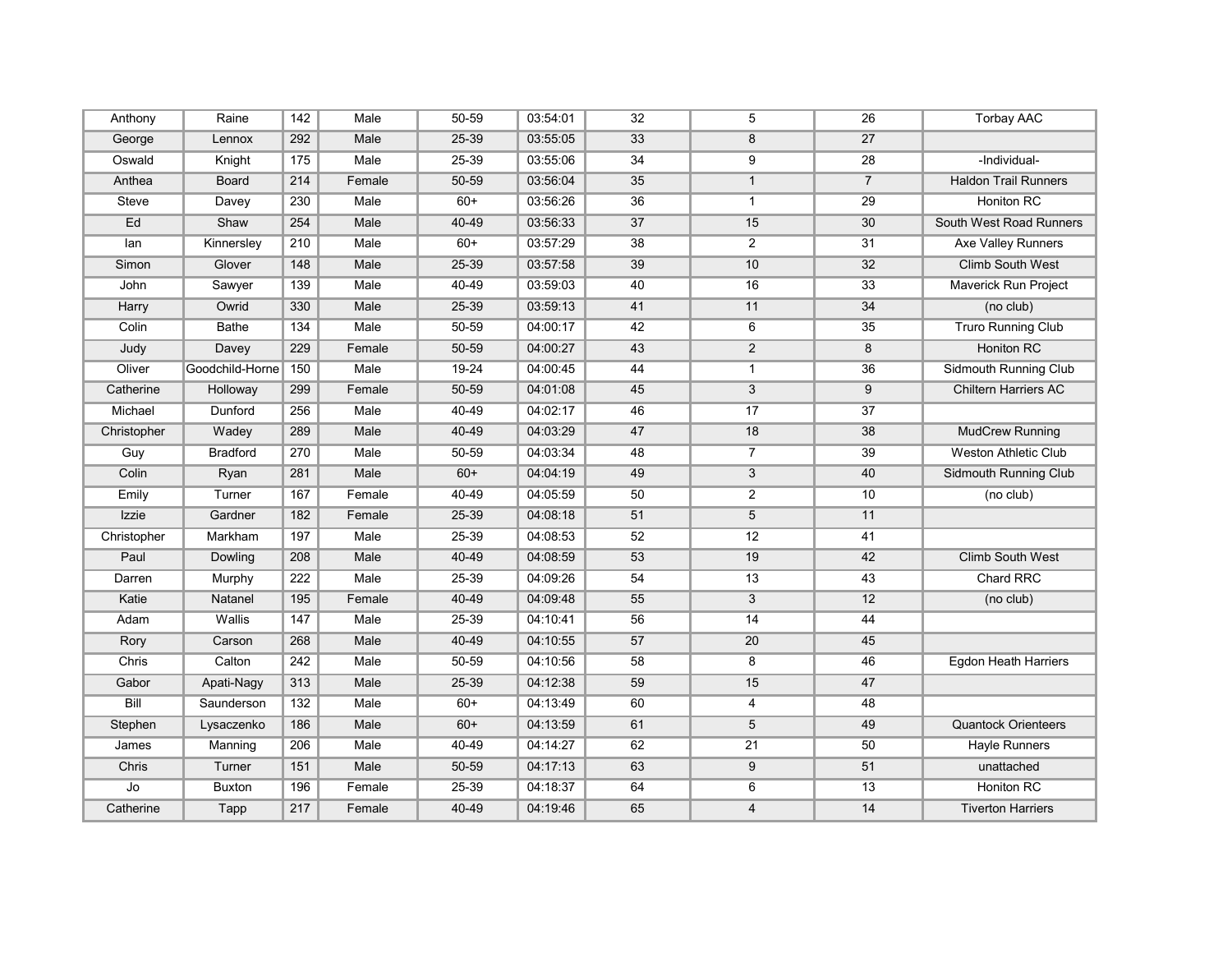| Andrew       | Wass             | 178 | Male   | 40-49 | 04:20:16 | 66 | 22                      | 52 | Dacorum Athletic Club       |
|--------------|------------------|-----|--------|-------|----------|----|-------------------------|----|-----------------------------|
| <b>Steve</b> | Russell          | 179 | Male   | 50-59 | 04:20:18 | 67 | 10                      | 53 | Dacorum Athletic Club       |
| Neal         | Ashton           | 145 | Male   | 50-59 | 04:20:19 | 68 | 11                      | 54 | Dacorum Athletic Club       |
| Gosia        | Musialik         | 205 | Female | 40-49 | 04:20:57 | 69 | 5                       | 15 |                             |
| Matthew      | Dalton           | 163 | Male   | 50-59 | 04:21:59 | 70 | 12                      | 55 |                             |
| Rosina       | Rowland          | 274 | Female | 50-59 | 04:22:22 | 71 | $\overline{\mathbf{4}}$ | 16 | <b>Thornbury RC</b>         |
| Peter        | Rowe             | 156 | Male   | 50-59 | 04:22:52 | 72 | 13                      | 56 |                             |
| Caroline     | French           | 172 | Female | 40-49 | 04:23:13 | 73 | 6                       | 17 | Axe Valley Runners          |
| Margaret     | Pearce           | 173 | Female | 50-59 | 04:23:16 | 74 | 5                       | 18 | Axe Valley Runners          |
| Mark         | Dallyn           | 135 | Male   | 50-59 | 04:23:31 | 75 | 14                      | 57 | Honiton RC                  |
| Tim          | Wigram           | 212 | Male   | 40-49 | 04:24:18 | 76 | 23                      | 58 | Honiton RC                  |
| Lucy         | <b>OÆDonnell</b> | 157 | Female | 40-49 | 04:24:53 | 77 | $\overline{7}$          | 19 |                             |
| Colin        | l'Anson          | 248 | Male   | $60+$ | 04:25:41 | 78 | 6                       | 59 | Sidmouth Running Club       |
| Tarn         | Stroud           | 136 | Female | 25-39 | 04:27:38 | 80 | $\overline{7}$          | 20 |                             |
| Geoffrey     | Ball             | 144 | Male   | 25-39 | 04:27:38 | 79 | 16                      | 60 | Sidmouth RC                 |
| Catherine    | Hilton           | 211 | Female | 40-49 | 04:27:59 | 81 | 8                       | 21 | Sidmouth Running Club       |
| Alasdair     | Cunningham-      | 264 | Male   | 50-59 | 04:29:32 | 82 | 15                      | 61 | (no club)                   |
| Simon        | Clayson          | 168 | Male   | 50-59 | 04:32:21 | 83 | 16                      | 62 |                             |
| Anissia      | Halwyn           | 241 | Female | 25-39 | 04:34:41 | 84 | 8                       | 22 |                             |
| Robert       | Adkin            | 201 | Male   | 25-39 | 04:36:25 | 85 | 17                      | 63 | Axe Valley Runners          |
| Alex         | Janisz           | 266 | Male   | 40-49 | 04:36:47 | 86 | 24                      | 64 |                             |
| Rebecca      | <b>Stevens</b>   | 207 | Female | 50-59 | 04:37:03 | 87 | 6                       | 23 | <b>Honiton RC</b>           |
| Philip       | Reese            | 231 | Male   | 40-49 | 04:38:39 | 88 | 25                      | 65 | Dorchester Riot             |
| Virginie     | <b>Morris</b>    | 232 | Female | 25-39 | 04:38:42 | 89 | $\boldsymbol{9}$        | 24 | Dorchester Riot             |
| Rachel       | Jones            | 236 | Female | 25-39 | 04:39:49 | 90 | 10                      | 25 | Dorchester Riot             |
| Shane        | Knight           | 265 | Male   | 40-49 | 04:39:57 | 91 | 26                      | 66 |                             |
| Liam         | Thomas           | 225 | Male   | 25-39 | 04:40:19 | 92 | 18                      | 67 |                             |
| Robert       | Faulkner         | 226 | Male   | 50-59 | 04:40:23 | 94 | 17                      | 69 | <b>Teignbridge Trotters</b> |
| Allen        | Taylor           | 228 | Male   | 40-49 | 04:40:23 | 93 | 27                      | 68 | Teignbridge Trotters        |
| Gareth       | Henwood          | 204 | Male   | 50-59 | 04:40:59 | 95 | 18                      | 70 | Honiton RC                  |
| Paula        | Ferris           | 202 | Female | 40-49 | 04:41:00 | 96 | 9                       | 26 | Honiton RC                  |
| Steve        | Stone            | 233 | Male   | 40-49 | 04:41:34 | 97 | 28                      | 71 | Dorchester Riot             |
| <b>Bella</b> | Lowis            | 237 | Female | 25-39 | 04:41:40 | 98 | 11                      | 27 | Dorchester Riot             |
| <b>Becky</b> | McDonald         | 317 | Female | 25-39 | 04:41:53 | 99 | 12                      | 28 | Sidmouth Running Club       |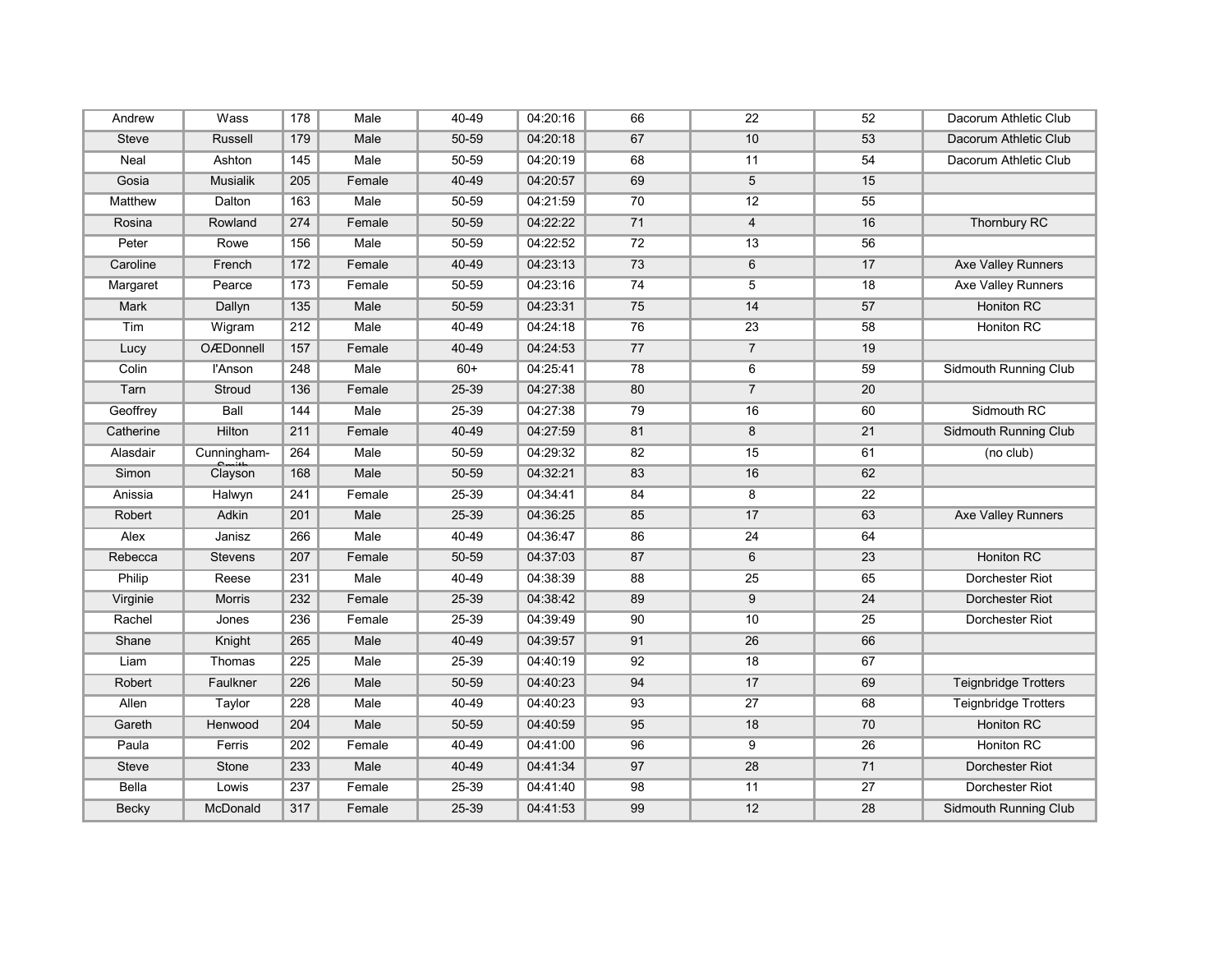| Jamie        | Westlake       | 191 | Male   | 25-39 | 04:42:53 | 100 | 19              | 72 | (no club)                  |
|--------------|----------------|-----|--------|-------|----------|-----|-----------------|----|----------------------------|
| Lisa         | Howell         | 130 | Female | 40-49 | 04:43:46 | 101 | 10              | 29 |                            |
| Darren       | Pearce         | 174 | Male   | 25-39 | 04:45:01 | 102 | 20              | 73 | Sidmouth RC                |
| Sue          | Stileman       | 153 | Female | 40-49 | 04:46:11 | 103 | 11              | 30 | Romsey Road Runners        |
| John         | Fowler         | 290 | Male   | 50-59 | 04:48:01 | 104 | 19              | 74 | South West Road Runners    |
| Katie        | Carew-Robinson | 155 | Female | 40-49 | 04:48:53 | 105 | 12              | 31 |                            |
| Tanya        | Alexander      | 138 | Female | 40-49 | 04:49:33 | 106 | 13              | 32 | <b>Holbeton Harriers</b>   |
| Andrew       | Howitt         | 275 | Male   | 40-49 | 04:49:40 | 107 | 29              | 75 | (no club)                  |
| Wayne        | Anthony        | 240 | Male   | 25-39 | 04:49:49 | 108 | 21              | 76 | Quantock Harriers Cats     |
| Anne         | Saunders       | 235 | Female | $60+$ | 04:51:48 | 109 | $\overline{2}$  | 33 | Dorchester Riot            |
| Alan         | Morbey         | 166 | Male   | $60+$ | 04:52:05 | 110 | $\overline{7}$  | 77 | Axe Valley Runners         |
| Lynda        | Hawkins        | 193 | Female | 50-59 | 04:52:12 | 111 | $\overline{7}$  | 34 | Sidmouth Running Club      |
| Kaylee       | Hawkins        | 192 | Female | 25-39 | 04:52:13 | 112 | 13              | 35 | (no club)                  |
| Paul         | Waldron        | 238 | Male   | 50-59 | 04:54:58 | 113 | 20              | 78 | unattached                 |
| Jonathan     | <b>Steele</b>  | 293 | Male   | 40-49 | 04:57:07 | 114 | 30              | 79 | <b>Tadcaster Harriers</b>  |
| Jack         | Wilson         | 218 | Male   | 19-24 | 04:57:25 | 115 | $\overline{2}$  | 80 | Sidmouth Running Club      |
| Simon        | Hollyer        | 271 | Male   | 50-59 | 04:57:34 | 116 | 21              | 81 | Sidmouth Running Club      |
| Tony         | <b>Hewett</b>  | 154 | Male   | 40-49 | 04:57:57 | 117 | 31              | 82 |                            |
| Samantha     | Sullivan       | 180 | Female | 40-49 | 05:05:33 | 118 | 14              | 36 | Dacorum Athletic Club      |
| Charlotte    | Ashton         | 181 | Female | 40-49 | 05:05:37 | 119 | 15              | 37 | Dacorum Athletic Club      |
| Neville      | Hylton         | 194 | Male   | 50-59 | 05:07:22 | 120 | $\overline{22}$ | 83 | Sidmouth RC                |
| Gareth       | Wicks          | 252 | Male   | 25-39 | 05:10:20 | 121 | 22              | 84 | -Individual-               |
| Zoe          | Whittaker      | 251 | Female | 25-39 | 05:10:40 | 122 | 14              | 38 | Portsmouth Outdoor Fitness |
| Rachel       | Barnard        | 249 | Female | 40-49 | 05:14:38 | 123 | 16              | 39 | Sidmouth Running Club      |
| <b>Steve</b> | Lewis          | 244 | Male   | 40-49 | 05:14:40 | 124 | 32              | 85 | Sons of Mudarchy           |
| Catherine    | <b>Miller</b>  | 269 | Female | 50-59 | 05:14:41 | 125 | 8               | 40 | Sidmouth Running Club      |
| Lynda        | <b>Bennett</b> | 300 | Female | 40-49 | 05:15:17 | 126 | 17              | 41 | <b>Chippenham Harriers</b> |
| Steve        | Maclure        | 272 | Male   | 40-49 | 05:22:44 | 127 | 33              | 86 | Axe Valley Runners         |
| Hilary       | Kennedy        | 171 | Female | $60+$ | 05:26:02 | 128 | 3               | 42 | <b>Brixham Harriers</b>    |
| Hamish       | Spence         | 162 | Male   | 50-59 | 05:32:36 | 129 | 23              | 87 |                            |
| Richard      | King           | 170 | Male   | 50-59 | 05:32:51 | 130 | 24              | 88 | Sidmouth Running Club      |
| Lesley       | Dunford        | 257 | Female | $60+$ | 05:35:23 | 131 | $\overline{4}$  | 43 |                            |
| Sarah        | Jones          | 286 | Female | 40-49 | 05:37:05 | 132 | 18              | 44 |                            |
| Lou          | Dutch          | 287 | Female | 40-49 | 05:37:05 | 133 | 19              | 45 | Lonely Goat RC             |